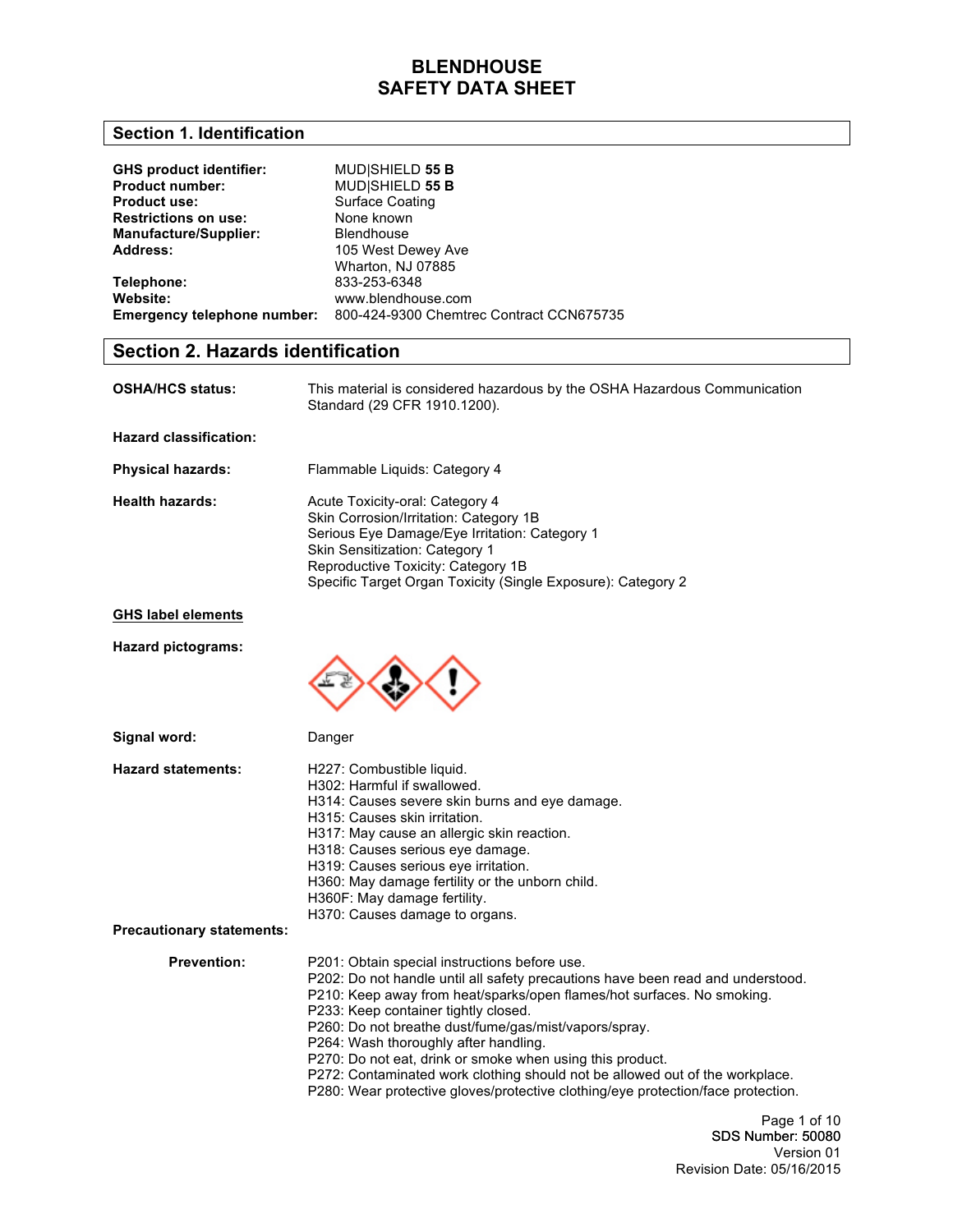P281: Use personal protective equipment as required.

| Response:                                     | P301+P330+P331+P310: IF SWALLOWED: Rinse mouth. Do NOT induce vomiting.<br>Immediately call a POISON CENTER or doctor/physician.<br>P303+P361+P353+P310: IF ON SKIN (or hair): Remove/Take off immediately all<br>contaminated clothing. Rinse skin with water/shower. Immediately call a POISON<br>CENTER or doctor/physician.<br>P302+P352+P333+P313: IF ON SKIN: Wash with plenty of water/soap. If skin<br>irritation or rash occurs: Get medical advice/attention.<br>P304+P340+P310: IF INHALED: Remove person to fresh air and keep at rest in a<br>position comfortable for breathing. Immediately call a POISON CENTER or<br>doctor/physician.<br>P305+P351+P338+P310: IF IN EYES: Rinse cautiously with water for several<br>minutes. Remove contact lenses, if present and east to do. Continue rinsing.<br>Immediately call a POISON CENTER or doctor/physician.<br>P308+P313: IF exposed or concerned: Get medical advice/attention.<br>P314: Get medical advice/attention if you feel unwell.<br>P363: Wash contaminated clothing before reuse. |
|-----------------------------------------------|---------------------------------------------------------------------------------------------------------------------------------------------------------------------------------------------------------------------------------------------------------------------------------------------------------------------------------------------------------------------------------------------------------------------------------------------------------------------------------------------------------------------------------------------------------------------------------------------------------------------------------------------------------------------------------------------------------------------------------------------------------------------------------------------------------------------------------------------------------------------------------------------------------------------------------------------------------------------------------------------------------------------------------------------------------------|
| Storage:                                      | P403+P233: Store in a well-ventilated place. Keep container tightly closed.<br>P235: Keep cool.<br>P405: Store locked up.                                                                                                                                                                                                                                                                                                                                                                                                                                                                                                                                                                                                                                                                                                                                                                                                                                                                                                                                     |
| Disposal:                                     | P501: Dispose of contents/container to an appropriate treatment and disposal facility<br>in accordance with applicable laws and regulations, and product characteristics at<br>time of disposal.                                                                                                                                                                                                                                                                                                                                                                                                                                                                                                                                                                                                                                                                                                                                                                                                                                                              |
| Hazard(s) not otherwise<br>classified (HNOC): | None known.                                                                                                                                                                                                                                                                                                                                                                                                                                                                                                                                                                                                                                                                                                                                                                                                                                                                                                                                                                                                                                                   |

## **Section 3. Composition / Information on Ingredients**

| <b>Components</b>                                  | CAS#       | Percent     |
|----------------------------------------------------|------------|-------------|
| 1-propanamine, 3-(triethoxysilyl)-                 | 919-30-2   | $35 - 50$   |
| 3-(trimethoxysilyl)propylamine                     | 13822-56-5 | $35 - 50$   |
| Propanoic acid, 3-(trimethoxysilyl)-, methyl ester | 76301-00-3 | $0.5 - 2.5$ |
| Ethanol                                            | 64-17-5    | <1          |
| Methanol                                           | 67-56-1    | ≺1          |

## **Section 4. First aid measures**

| Eye Contact:         | Get medical attention immediately. Call a poison center or physician. Immediately flush<br>eyes with plenty of water, occasionally lifting the upper and lower eyelids. Check for and<br>remove any contact lenses. Continue to rinse for at least 10 minutes. Chemical burns must<br>be treated promptly by a physician.                                                                                                                                                                                                                                                                                                                                            |
|----------------------|----------------------------------------------------------------------------------------------------------------------------------------------------------------------------------------------------------------------------------------------------------------------------------------------------------------------------------------------------------------------------------------------------------------------------------------------------------------------------------------------------------------------------------------------------------------------------------------------------------------------------------------------------------------------|
| <b>Skin Contact:</b> | Get medical attention immediately. Call a poison center or physician. Wash with plenty of<br>soap and water. Remove contaminated clothing and shoes. Wash contaminated clothing<br>thoroughly wit water before removing it, or wear gloves. Continue to rinse for at least 10<br>minutes. Chemical burns must be treated promptly by a physician. In the event of any<br>complaints or symptoms, avoid further exposure. Wash clothing before reuse. Clean shoes<br>thoroughly before reuse.                                                                                                                                                                         |
| Inhalation:          | Get medical attention immediately. Call a poison center or physician. Remove victim to<br>fresh air and keep at rest in a position comfortable for breathing. If it is suspected that<br>fumes are still present, the rescuer should wear an appropriate mask of self-contained<br>breathing apparatus. If not breathing, if breathing is irregular or if respiratory arrest occurs,<br>provide artificial respiration or oxygen by trained personnel. It may be dangerous to the<br>person providing aid to give mouth-to-mouth resuscitation. If unconscious, place in<br>recovery position and get medical attention immediately. Maintain an open airway. Loosen |
|                      | Page 2 of 10<br><b>SDS Number: 50080</b><br>Version 01<br>Revision Date: 05/16/2015                                                                                                                                                                                                                                                                                                                                                                                                                                                                                                                                                                                  |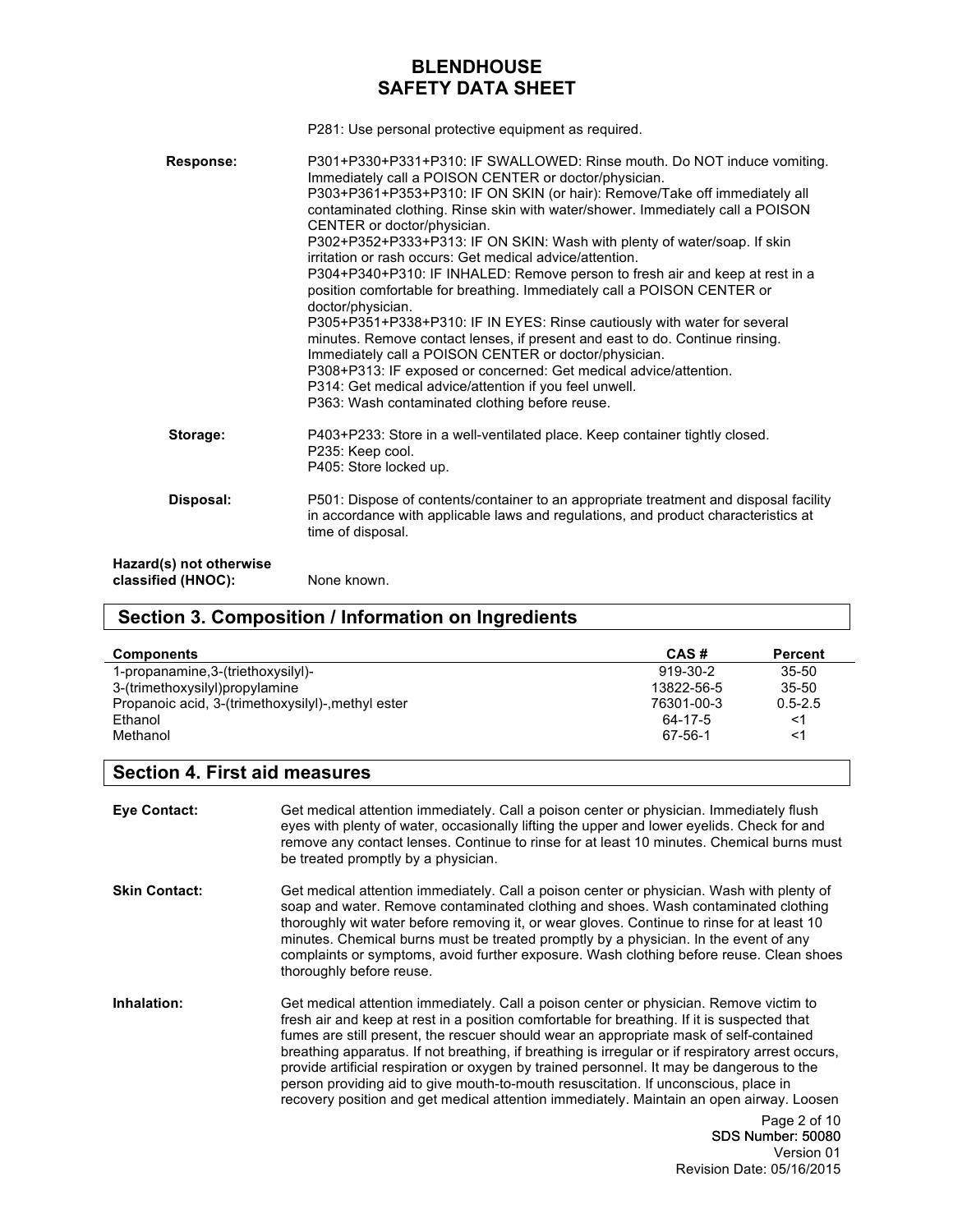tight clothing such as a collar, tie, belt or waistband.

**Ingestion:** Get medical attention immediately. Call a poison center or physician. Wash out mouth with water. Remove victim to fresh air and keep at rest in a position comfortable for breathing. If material has been swallowed and the exposed person is conscious, give small quantities of water to drink. Do not induce vomiting unless directed to do so by medical personnel. If vomiting occurs, the head should be kept low so that vomit does not enter the lungs. Chemical burns must be treated promptly by a physician. Never give anything by mouth to an unconscious person. If unconscious, place in recovery position and get medical attention immediately. Maintain an open airway. Loosen tight clothing such as a collar, tie, belt or waistband.

| Indication of<br>immediate medical<br>attention and special<br>treatment needed, if<br>necessary |                                                                                                                                                                                                                                                                                                                                                                                                                     |
|--------------------------------------------------------------------------------------------------|---------------------------------------------------------------------------------------------------------------------------------------------------------------------------------------------------------------------------------------------------------------------------------------------------------------------------------------------------------------------------------------------------------------------|
| Notes to physician:                                                                              | In case of inhalation of decomposition products in a fire, symptoms may delayed. The<br>exposed person may need to be kept under medical surveillance for 48 hours.                                                                                                                                                                                                                                                 |
| <b>Specific treatments:</b>                                                                      | No specific treatment.                                                                                                                                                                                                                                                                                                                                                                                              |
| <b>Protection of first-</b><br>aiders:                                                           | No action shall be taken involving any personal risk or without suitable training. If it is<br>suspected that gas or vapor is still present, the rescuer should wear an appropriate mask<br>or self-contained breathing apparatus. It may be dangerous to the person providing aid to<br>give mouth-to-mouth resuscitation. Wash contaminated clothing thoroughly with water<br>before removing it, or wear gloves. |

## **Section 5. Fire-fighting measures**

| Suitable extinguishing media:                             | Use dry chemical, carbon dioxide, water spray (fog) or foam.                                                                                                                                                                                                                                                                                                                                                                                                  |  |  |
|-----------------------------------------------------------|---------------------------------------------------------------------------------------------------------------------------------------------------------------------------------------------------------------------------------------------------------------------------------------------------------------------------------------------------------------------------------------------------------------------------------------------------------------|--|--|
| Unsuitable extinguishing<br>media:                        | Do not use water jet.                                                                                                                                                                                                                                                                                                                                                                                                                                         |  |  |
| Special hazards arising from<br>the substance or mixture: | Combustible liquid. In a fire or if heated, a pressure increase will occur and the<br>container may burst, with the risk of a subsequent explosion. Runoff to sewer<br>may create fire or explosion hazard.                                                                                                                                                                                                                                                   |  |  |
| <b>Hazardous thermal</b><br>decomposition products:       | Decomposition products may include the following materials:<br>carbon dioxide, carbon monoxide, oxides of nitrogen, silicon oxides                                                                                                                                                                                                                                                                                                                            |  |  |
| Special protective actions for<br>fire-fighters:          | Promptly isolate the scene by removing all persons from the vicinity of the<br>incident if there is a fire. No action shall be taken involving any personal risk or<br>without suitable training. Move containers from fire area if this can be done<br>without risk. Use spray to keep fire-exposed containers cool. Fire water<br>contaminated with this material must be contained and prevented from being<br>discharged to any waterway, sewer or drain. |  |  |
| Special protective equipment<br>for fire-fighters:        | Fire-fighters should wear appropriate protective equipment, full protective<br>clothing and self contained breathing apparatus with full face piece operated in<br>the positive pressure mode.                                                                                                                                                                                                                                                                |  |  |

## **Section 6. Accidental release measures**

**Personal precautions, protective equipment and**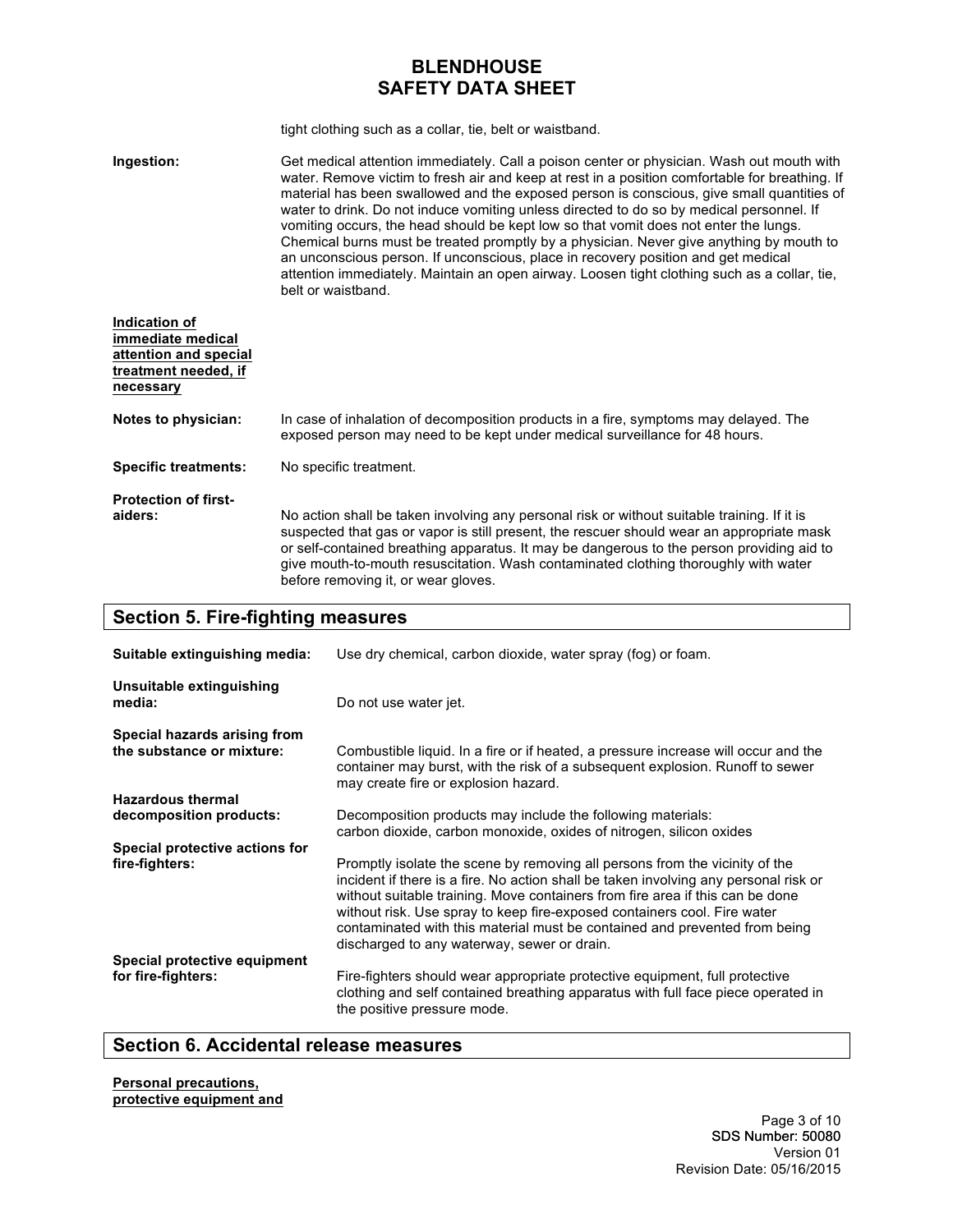### **emergency procedures**

| For non-emergency personnel:                                    | No action shall be taken involving any personal risk or without suitable<br>training. Evacuate surrounding areas. Keep unnecessary and unprotected<br>personnel from entering. Do not touch or walk through spilled material. Shut<br>off all ignition sources. No flares, smoking or flames in hazard area. Avoid<br>breathing vapor or mist. Provide adequate ventilation. Wear appropriate<br>respirator when ventilation is inadequate. Put on appropriate personal<br>protective equipment.                                                                                                                                                                                                                                                                      |
|-----------------------------------------------------------------|-----------------------------------------------------------------------------------------------------------------------------------------------------------------------------------------------------------------------------------------------------------------------------------------------------------------------------------------------------------------------------------------------------------------------------------------------------------------------------------------------------------------------------------------------------------------------------------------------------------------------------------------------------------------------------------------------------------------------------------------------------------------------|
| For emergency responders:                                       | If specialized clothing is required to deal with the spillage, take note of any<br>information in Section 8 on suitable and unsuitable materials. See also the<br>information in "For non-emergency personnel".                                                                                                                                                                                                                                                                                                                                                                                                                                                                                                                                                       |
| <b>Environmental precautions:</b>                               | Avoid dispersal of spilled material and runoff and contact with soil, waterways,<br>drains and sewers. Inform the relevant authorities if the product has caused<br>environmental pollution (sewers, waterways, soil or air).                                                                                                                                                                                                                                                                                                                                                                                                                                                                                                                                         |
| <b>Methods and material for</b><br>containment and cleaning up: | Eliminate sources of ignition. Absorb spill with inert material (e.g. dry sand or<br>earth), then place in a chemical waste container. Avoid runoff into storm<br>sewers and ditches which lead to waterways. Use only non-combustible<br>material for clean-up. Recover by pumping (use explosion proof or hand<br>pump). Use clean, non-sparking tools to collect absorbed materials. Eliminate<br>all ignition sources. Prevent additional discharge of material is able to do so<br>safely. Do not touch or walk through spilled material. Collect spilled materials<br>for disposal. Wear appropriate personal protective equipment (see Section 8<br>Exposure controls/personal protection). Evacuate unnecessary personnel. Do<br>not apply water to the leak. |

# **Section 7. Handling and storage**

| Precautions for safe handling:                                      | Do not handle until all safety precautions have been read and understood.<br>Persons with a history of skin sensitization problems should not be employed<br>in any process in which this product is used. Do not get in eyes or on skin or<br>clothing. Do not swallow. Avoid breathing vapor or mist. Use only with<br>adequate ventilation. Wear appropriate respirator when ventilation is<br>inadequate. Do not enter storage areas and confined spaces unless<br>adequately ventilated. Keep in the original container or an approved<br>alternative made from a compatible material, kept tightly closed when not in<br>use. Store and use away from heat, sparks, open flame or any other ignition<br>source. Use explosion proof electrical equipment. Empty containers retain<br>product residue and can be hazardous. Do not reuse container. Ground and<br>bond containers when transferring material. Eating, drinking and smoking<br>should be prohibited in areas where this material is handled, stored and<br>processed. Workers should wash hands and face before eating, drinking and<br>smoking. Remove contaminated clothing and protective equipment before<br>entering eating areas. See also Section 8 for additional information on hygiene<br>measures. |
|---------------------------------------------------------------------|-----------------------------------------------------------------------------------------------------------------------------------------------------------------------------------------------------------------------------------------------------------------------------------------------------------------------------------------------------------------------------------------------------------------------------------------------------------------------------------------------------------------------------------------------------------------------------------------------------------------------------------------------------------------------------------------------------------------------------------------------------------------------------------------------------------------------------------------------------------------------------------------------------------------------------------------------------------------------------------------------------------------------------------------------------------------------------------------------------------------------------------------------------------------------------------------------------------------------------------------------------------------------------------|
| Conditions for safe storage,<br>including any<br>incompatibilities: | Store in accordance with local regulations. Store in a segregated and<br>approved area. Store in original container protected from direct sunlight in a<br>dry, cool and well-ventilated area, away from incompatible materials (see<br>Section 10) and food and drink. Store locked up. Eliminate all ignition sources.<br>Separate from oxidizing materials. Keep container tightly closed and sealed<br>until ready for use. Containers that have been opened must be carefully                                                                                                                                                                                                                                                                                                                                                                                                                                                                                                                                                                                                                                                                                                                                                                                                |
|                                                                     | Page 4 of 10<br>SDS Number: 50080                                                                                                                                                                                                                                                                                                                                                                                                                                                                                                                                                                                                                                                                                                                                                                                                                                                                                                                                                                                                                                                                                                                                                                                                                                                 |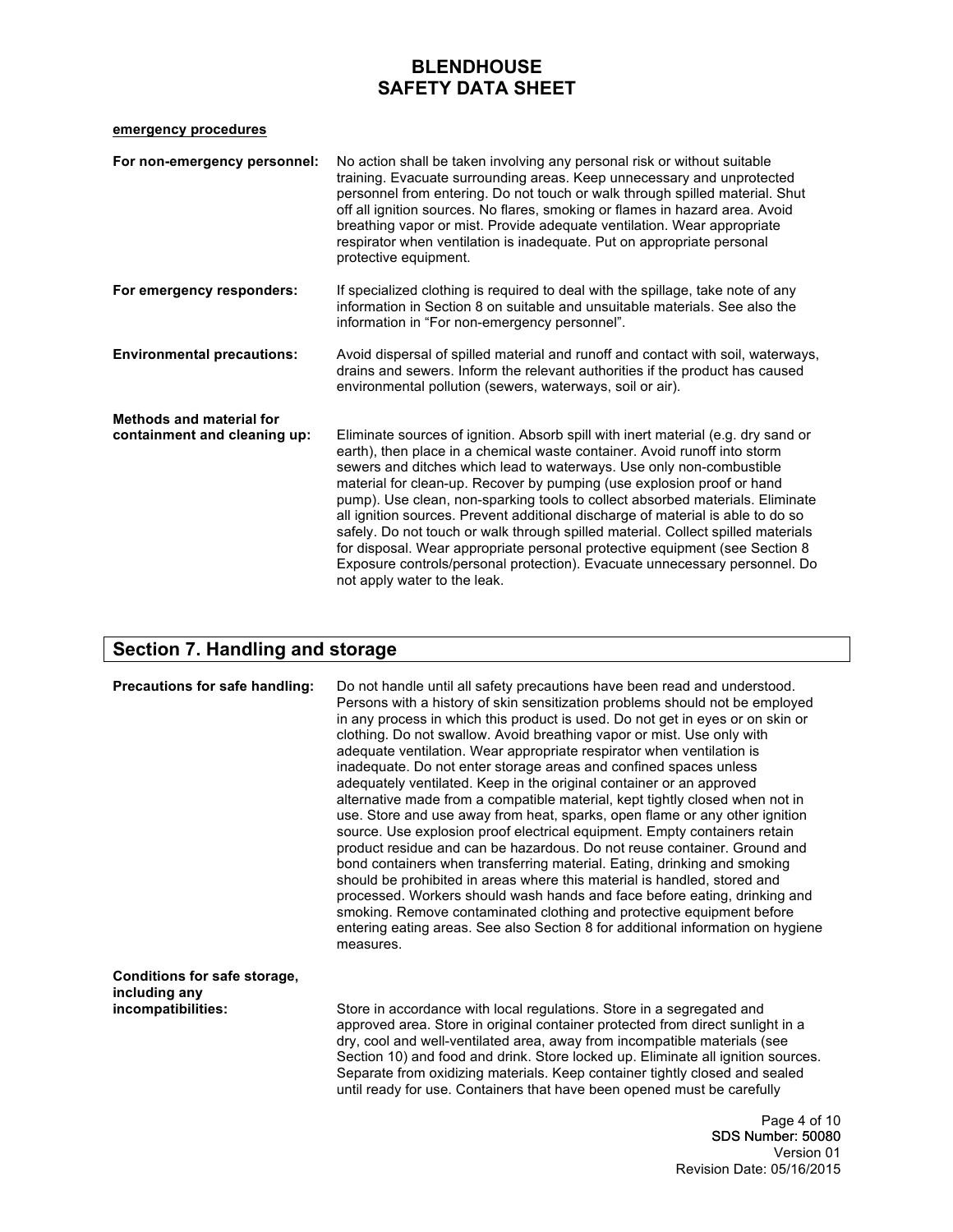resealed and kept upright to prevent leakage. Do not store in unlabeled containers. Use appropriate containment to avoid environmental contamination.

## **Section 8. Exposure controls / personal protection**

### **Control parameters**

**Occupational exposure limits**

## **U.S. ACGIH Threshold Limit Values**

| 0.9. AUGHT THI <del>ES</del> HUIU LIIIIII<br><b>Components</b>     | <b>Type</b>                                                                                                                                                                                                                                                                                                                                                                                  | <b>Value</b>                                                                                | Form                                                                                                                                                                                                                                                                                                                                                                                                                                                                                     |  |
|--------------------------------------------------------------------|----------------------------------------------------------------------------------------------------------------------------------------------------------------------------------------------------------------------------------------------------------------------------------------------------------------------------------------------------------------------------------------------|---------------------------------------------------------------------------------------------|------------------------------------------------------------------------------------------------------------------------------------------------------------------------------------------------------------------------------------------------------------------------------------------------------------------------------------------------------------------------------------------------------------------------------------------------------------------------------------------|--|
| Ethanol                                                            | <b>STEL</b>                                                                                                                                                                                                                                                                                                                                                                                  | 1000ppm                                                                                     |                                                                                                                                                                                                                                                                                                                                                                                                                                                                                          |  |
| Methanol                                                           | <b>TWA</b>                                                                                                                                                                                                                                                                                                                                                                                   | 262 mg/m3, 200ppm                                                                           | SKIN-DES                                                                                                                                                                                                                                                                                                                                                                                                                                                                                 |  |
|                                                                    | <b>STEL</b>                                                                                                                                                                                                                                                                                                                                                                                  | 328 mg/m3, 250ppm                                                                           | Can be absorbed through the<br>skin                                                                                                                                                                                                                                                                                                                                                                                                                                                      |  |
| U.S. OSHA Table Z-1 Limits for Air Contaminants (29 CFR 1910.1000) |                                                                                                                                                                                                                                                                                                                                                                                              |                                                                                             |                                                                                                                                                                                                                                                                                                                                                                                                                                                                                          |  |
| <b>Components</b>                                                  | <b>Type</b><br>PEL                                                                                                                                                                                                                                                                                                                                                                           | Value                                                                                       | Form                                                                                                                                                                                                                                                                                                                                                                                                                                                                                     |  |
| Ethanol                                                            |                                                                                                                                                                                                                                                                                                                                                                                              | 1000ppm<br>1900 mg/m3                                                                       |                                                                                                                                                                                                                                                                                                                                                                                                                                                                                          |  |
| Methanol                                                           | PEL                                                                                                                                                                                                                                                                                                                                                                                          | 200ppm                                                                                      | SKIN-DES                                                                                                                                                                                                                                                                                                                                                                                                                                                                                 |  |
|                                                                    |                                                                                                                                                                                                                                                                                                                                                                                              | 260 mg/m3                                                                                   | Can be absorbed through the<br>skin                                                                                                                                                                                                                                                                                                                                                                                                                                                      |  |
| <b>USA. NIOSH REL</b>                                              |                                                                                                                                                                                                                                                                                                                                                                                              |                                                                                             |                                                                                                                                                                                                                                                                                                                                                                                                                                                                                          |  |
| <b>Components</b>                                                  | <b>Type</b>                                                                                                                                                                                                                                                                                                                                                                                  | Value                                                                                       | Form                                                                                                                                                                                                                                                                                                                                                                                                                                                                                     |  |
| Ethanol                                                            | <b>TWA</b>                                                                                                                                                                                                                                                                                                                                                                                   | 1000ppm<br>1900 mg/m3                                                                       |                                                                                                                                                                                                                                                                                                                                                                                                                                                                                          |  |
| Methanol                                                           | <b>TWA</b>                                                                                                                                                                                                                                                                                                                                                                                   | 200ppm, 260 mg/m3                                                                           | SKIN-DES                                                                                                                                                                                                                                                                                                                                                                                                                                                                                 |  |
|                                                                    | <b>STEL</b>                                                                                                                                                                                                                                                                                                                                                                                  | 250ppm, 325 mg/m3                                                                           | Can be absorbed through the<br>skin                                                                                                                                                                                                                                                                                                                                                                                                                                                      |  |
| <b>Appropriate engineering</b>                                     |                                                                                                                                                                                                                                                                                                                                                                                              |                                                                                             |                                                                                                                                                                                                                                                                                                                                                                                                                                                                                          |  |
| controls:                                                          |                                                                                                                                                                                                                                                                                                                                                                                              |                                                                                             | Use only with adequate ventilation. Use process enclosures, local exhaust ventilation or other                                                                                                                                                                                                                                                                                                                                                                                           |  |
|                                                                    |                                                                                                                                                                                                                                                                                                                                                                                              | engineering controls to keep worker exposure to airborne contaminants below any             | recommended or statutory limits. The engineering controls also need to keep gas, vapor or dust                                                                                                                                                                                                                                                                                                                                                                                           |  |
|                                                                    |                                                                                                                                                                                                                                                                                                                                                                                              |                                                                                             | concentrations below any lower explosive limits. Use explosion-proof ventilation equipment.                                                                                                                                                                                                                                                                                                                                                                                              |  |
| <b>Individual protection measures</b>                              |                                                                                                                                                                                                                                                                                                                                                                                              |                                                                                             |                                                                                                                                                                                                                                                                                                                                                                                                                                                                                          |  |
| <b>Hygiene measures:</b>                                           | Wash hands, forearms and face thoroughly after handling chemical products, before eating,<br>smoking and using the lavatory and at the end of the working period. Appropriate techniques<br>should be used to remove potentially contaminated clothing. Wash contaminated clothing before<br>reusing. Ensure that eyewash stations and safety showers are close to the workstation location. |                                                                                             |                                                                                                                                                                                                                                                                                                                                                                                                                                                                                          |  |
| <b>Eye/face protection:</b>                                        |                                                                                                                                                                                                                                                                                                                                                                                              | full-face respirator may be required instead.                                               | Safety eyewear complying with an approved standard should be used when a risk assessment<br>indicates this is necessary to avoid exposure to liquid splashes, mists, gases or dusts. If contact<br>is possible, the following protection should be worn, unless the assessment indicates a higher<br>degree of protection: chemical splash goggles and/or face shield. If inhalation hazards exist, a                                                                                    |  |
| <b>Skin protection</b>                                             |                                                                                                                                                                                                                                                                                                                                                                                              |                                                                                             |                                                                                                                                                                                                                                                                                                                                                                                                                                                                                          |  |
| Hand protection:                                                   | accurately estimated.                                                                                                                                                                                                                                                                                                                                                                        | gloves are still retaining their protective properties. It should be noted that the time to | Chemical-resistant, impervious gloves complying with an approved standard should be worn at<br>all times when handling chemical products if a risk assessment indicates this is necessary.<br>Considering the parameters specified by the glove manufacturer, check during use that the<br>breakthrough for any glove material may be different for different glove manufacturers. In case<br>of mixtures, consisting if several substances, the protection time of the gloves cannot be |  |

Page 5 of 10 SDS Number: 50080 Version 01 Revision Date: 05/16/2015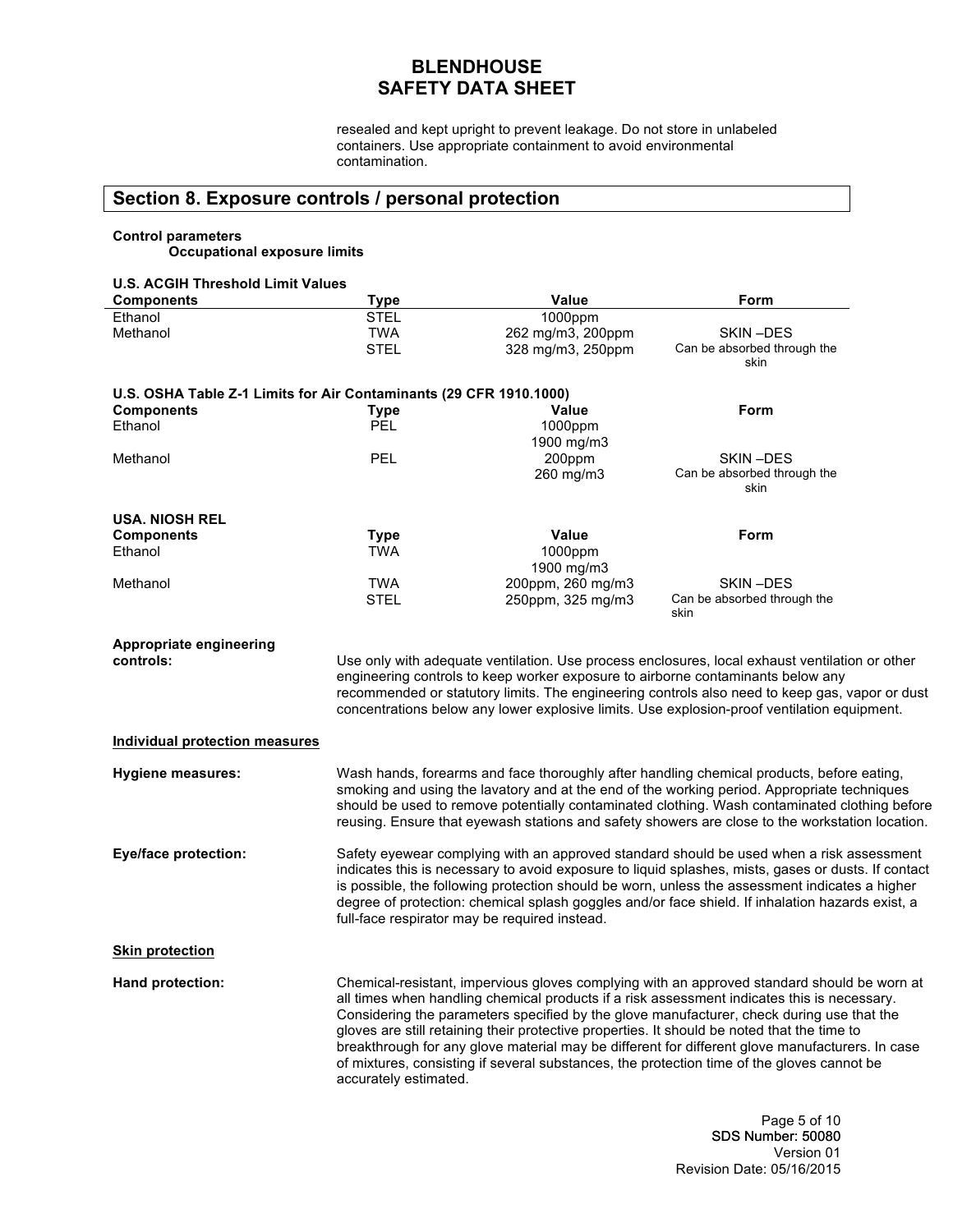| <b>Body protection:</b>        | Personal protective equipment for the body should be selected based on the task being<br>performed and the risks involved and should be approved by a specialist before handling this<br>product.                                                                                                                             |
|--------------------------------|-------------------------------------------------------------------------------------------------------------------------------------------------------------------------------------------------------------------------------------------------------------------------------------------------------------------------------|
| Other skin protection:         | Appropriate footwear and any additional skin protection measures should be selected based on<br>the task being performed and the risks involved and should be approved by a specialist before<br>handling this product.                                                                                                       |
| <b>Respiratory protection:</b> | Use a properly fitted, air-purifying or supplied-air respirator complying with an approved<br>standard if a risk assessment indicated this is necessary. Respirator selection must be based on<br>known or anticipated exposure levels, the hazards of the product and the safe working limits of<br>the selected respirator. |

# **Section 9. Physical & Chemical Properties**

### **Appearance**

| <b>Physical state:</b><br>Form:<br>Color:               | Liquid<br>Liquid<br>Colorless |
|---------------------------------------------------------|-------------------------------|
| Odor:                                                   | Amine-like                    |
| Odor threshold:                                         | Not available                 |
| pH:                                                     | Not available                 |
| <b>Melting point/freezing point:</b>                    | Not available                 |
| Initial boiling point and boiling<br>range:             | 210°C (428°F)                 |
| Flash point:                                            | 82°C (179°F) (Tag closed cup) |
| <b>Evaporation rate:</b>                                | Not available                 |
| <b>Upper/lower flammability or</b><br>explosive limits: | Not available                 |
| Vapor pressure:                                         | Not available                 |
| Vapor density:                                          | 1 Air = $1$<br>≻              |
| <b>Relative density:</b>                                | 0.982                         |
| Solubility(ies):                                        | Not available                 |
| <b>Partition coefficient: n-</b><br>octanol/water:      | Not available                 |
| Auto-ignition temperature:                              | Not available                 |
| Decomposition temperature:                              | Not available                 |
| <b>Viscosity:</b>                                       | Not available                 |
| <b>Other information:</b>                               | No additional information     |

# **Section 10. Chemical stability & reactivity information**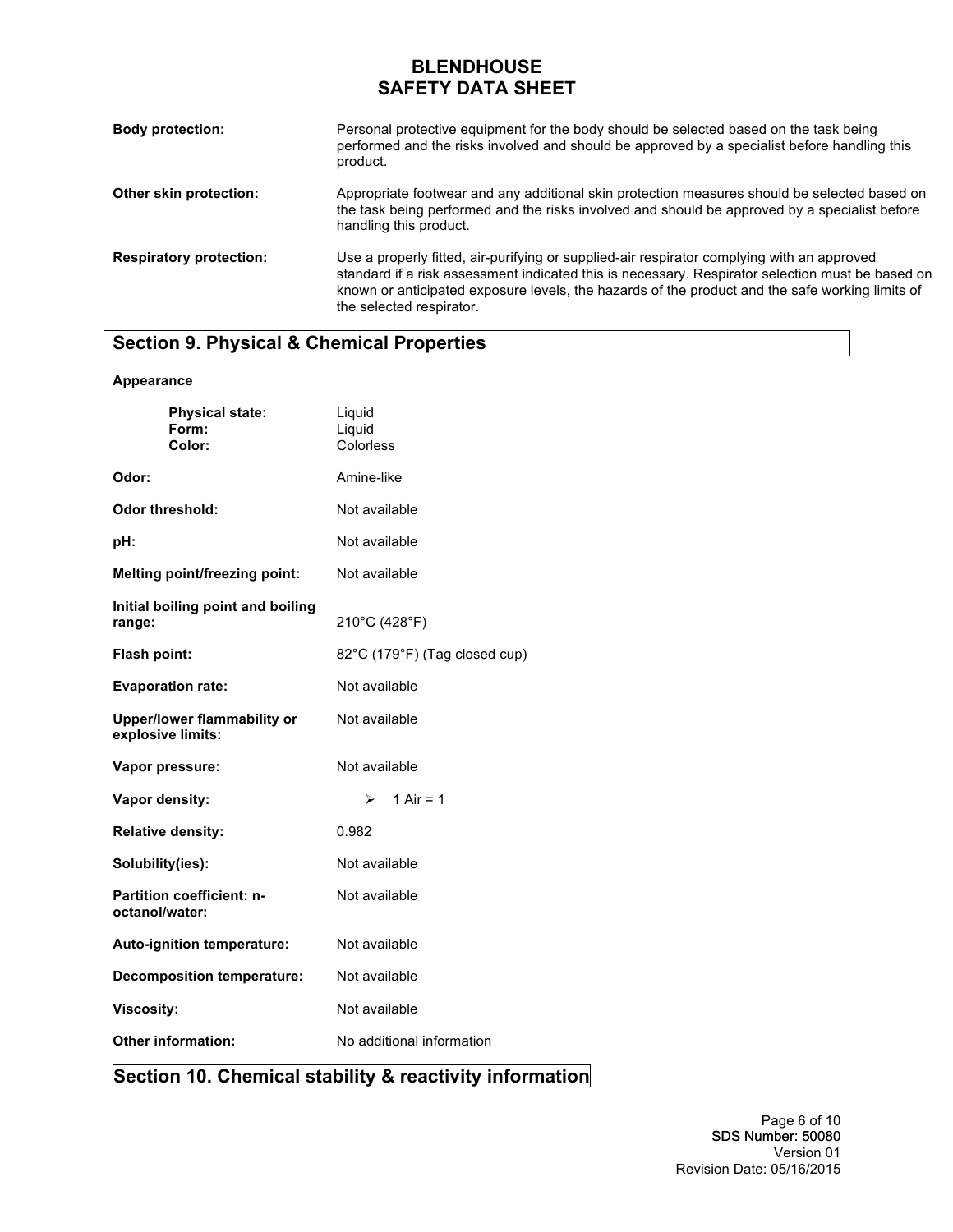| <b>Reactivity:</b>                        | None known.                                                                                                                                                                                                                                                                                                                                                                                                  |
|-------------------------------------------|--------------------------------------------------------------------------------------------------------------------------------------------------------------------------------------------------------------------------------------------------------------------------------------------------------------------------------------------------------------------------------------------------------------|
| <b>Chemical stability:</b>                | Stable.                                                                                                                                                                                                                                                                                                                                                                                                      |
| Possibility of<br>hazardous<br>reactions: | None known.                                                                                                                                                                                                                                                                                                                                                                                                  |
| <b>Conditions to</b><br>avoid:            | All possible sources of ignition (heat, sparks, flame). Do not pressurize, cut, weld, braze,<br>solder, drill, grind or expose containers to heat or sources of ignition. Do not allow vapor to<br>accumulate in low or confined areas.                                                                                                                                                                      |
| Incompatible                              |                                                                                                                                                                                                                                                                                                                                                                                                              |
| materials:                                | Reactive or incompatible with the following materials:<br>oxidizing material<br>water,                                                                                                                                                                                                                                                                                                                       |
|                                           | Reaction with water or other aqueous media is rapid and exothermic. The addition of small<br>amounts of water (in the range of 2-15%) can produce an exothermic reaction which<br>generates alcohol to the extent that the resulting solution can reach a temperature which<br>exceeds the flash point of the new solution. If a water solution is desired, add the product to<br>water, and not vice versa. |
| <b>Hazardous</b>                          |                                                                                                                                                                                                                                                                                                                                                                                                              |
| decomposition                             |                                                                                                                                                                                                                                                                                                                                                                                                              |
| products:                                 | Under normal conditions of storage and use, hazardous decomposition products should not<br>be produced.                                                                                                                                                                                                                                                                                                      |

# **Section 11. Toxicological information**

### **Information on toxicological effects**

| <b>Acute toxicity</b>       |                                                                                                                                                                                  |
|-----------------------------|----------------------------------------------------------------------------------------------------------------------------------------------------------------------------------|
| Conclusion/summary:         | Not available                                                                                                                                                                    |
| Oral:                       | 1-propanamine, 3-(triethoxysilyl)-: Oral LD50 (Rat): 3,000 mg/kg OECD-<br>Guideline 401 (Acute Oral Toxicity)<br>3-(trimethoxysilyl)propylamine: Oral LD50 (Rat): 3,000 mg/kg    |
| Dermal:                     | 1-propanamine, 3-(triethoxysilyl)-: Dermal LD50: (Rabbit-Male): >2,000<br>mg/kg OECD Test Guideline 402<br>3-(trimethoxysilyl)propylamine: Dermal LD50: (Rat-Male): 11,000 mg/kg |
| Inhalation:                 | 1-propanamine, 3-(triethoxysilyl)-: LC50 (Aerosols) (Rat-Male): >7.35 mg/l,<br>4 h                                                                                               |
| <b>Irritation/Corrosion</b> |                                                                                                                                                                                  |
| Skin:                       | 1-propanamine, 3-(triethoxysilyl)-: (Rabbit): Corrosive to the skin<br>3-(trimethoxysilyl) propylamine: (Rabbit): Slightly irritating to the skin                                |
| Eyes:                       | 1-propanamine, 3-(triethoxysilyl) -: (Rabbit): Severely irritating to eyes<br>3-(trimethoxysilyl)propylamine: (Rabbit): Causes severe eye irritation                             |
| <b>Respiratory:</b>         | Not available                                                                                                                                                                    |
| <b>Sensitization</b>        |                                                                                                                                                                                  |
| Skin:                       | 1-propanamine, 3-(triethoxysilyl)-: Guinea pig: Sensitizing<br>3-(trimethoxysilyl)propylamine: Guinea pig: did not elicit a delayed contact<br>hypersensitivity response         |
|                             | Page 7 of 10                                                                                                                                                                     |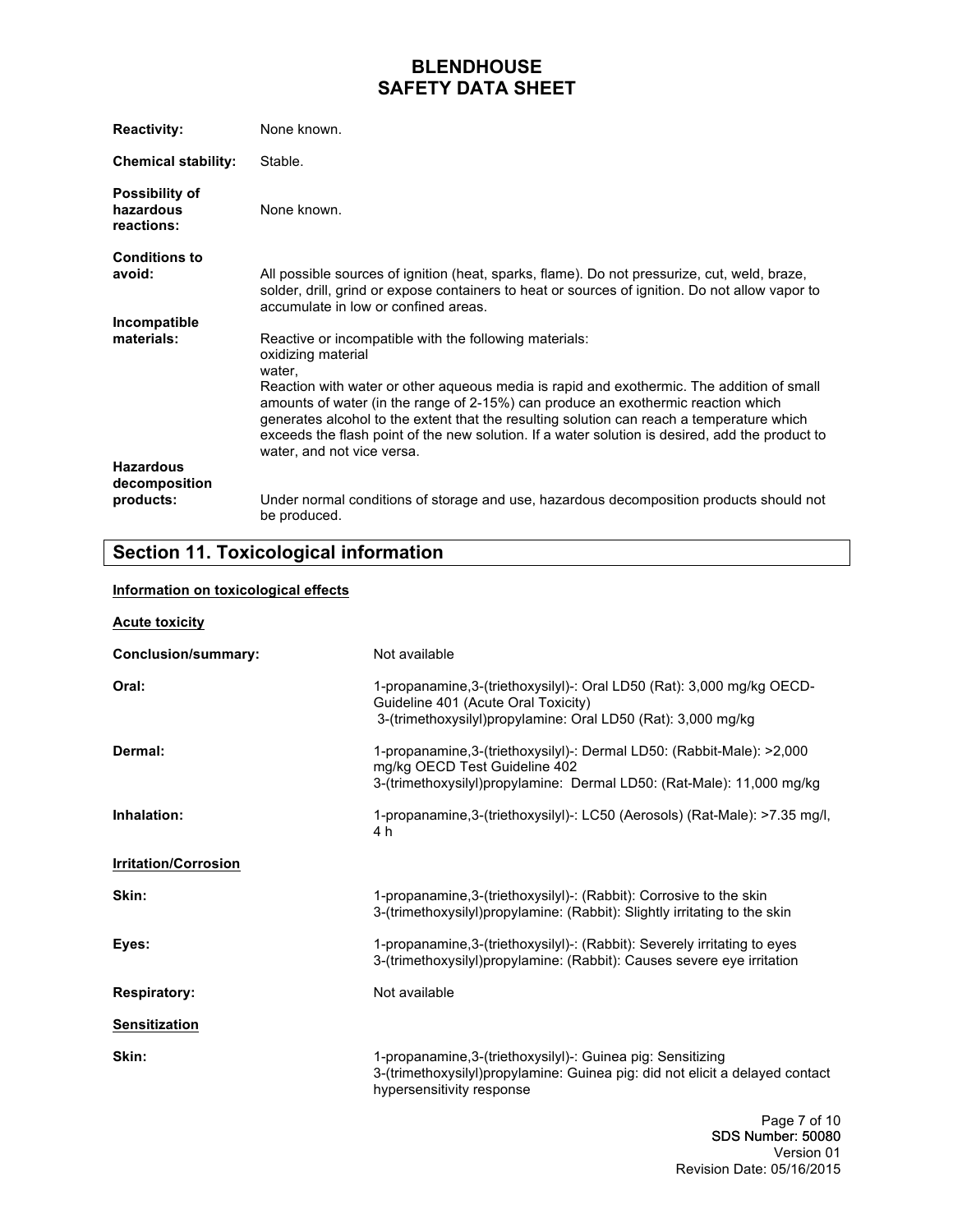3-(trimethoxysilyl)propylamine: Guinea pig: Non-sensitizing. OECD-Guideline 406 (Skin Sensitization)

| <b>Respiratory:</b>                                                                | Not available                                                                                                                                                                                                          |
|------------------------------------------------------------------------------------|------------------------------------------------------------------------------------------------------------------------------------------------------------------------------------------------------------------------|
| <b>Mutagenicity</b>                                                                |                                                                                                                                                                                                                        |
| <b>Conclusion/Summary:</b>                                                         | Not available                                                                                                                                                                                                          |
| Carcinogenicity                                                                    |                                                                                                                                                                                                                        |
| <b>Conclusion/Summary:</b>                                                         | Not available                                                                                                                                                                                                          |
| <b>Reproductive toxicity</b>                                                       |                                                                                                                                                                                                                        |
| <b>Conclusion/Summary:</b>                                                         | Not available                                                                                                                                                                                                          |
| Specific target organ toxicity (single<br>exposure):                               | Not available                                                                                                                                                                                                          |
| Specific target organ toxicity<br>(repeated exposure):                             | Not available                                                                                                                                                                                                          |
| <b>Aspiration hazard:</b>                                                          | Not available                                                                                                                                                                                                          |
| Information on likely routes of<br>exposure:                                       |                                                                                                                                                                                                                        |
| Potential acute health effects:                                                    |                                                                                                                                                                                                                        |
| Eye contact:                                                                       | Causes serious eye damage.                                                                                                                                                                                             |
| Inhalation:                                                                        | May give off gas, vapor or dust that is very irritating or corrosive to the<br>respiratory system. Exposure to decomposition products may cause a<br>health hazard. Serious effects may be delayed following exposure. |
| Skin contact:                                                                      | Causes severe burns. May cause an allergic skin reaction.                                                                                                                                                              |
| Ingestion:                                                                         | Harmful if swallowed. May cause burns to mouth, throat and stomach.                                                                                                                                                    |
| Symptoms related to the physical,<br>chemical and toxicological<br>characteristics |                                                                                                                                                                                                                        |
| Eye contact:                                                                       | Adverse symptoms may include pain or irritation, watering, redness.                                                                                                                                                    |
| Inhalation:                                                                        | Not available                                                                                                                                                                                                          |
| Skin contact:                                                                      | Adverse symptoms may include pain or irritation, redness, blistering may<br>occur.                                                                                                                                     |
| Ingestion:                                                                         | Adverse symptoms may include stomach pains.                                                                                                                                                                            |
|                                                                                    |                                                                                                                                                                                                                        |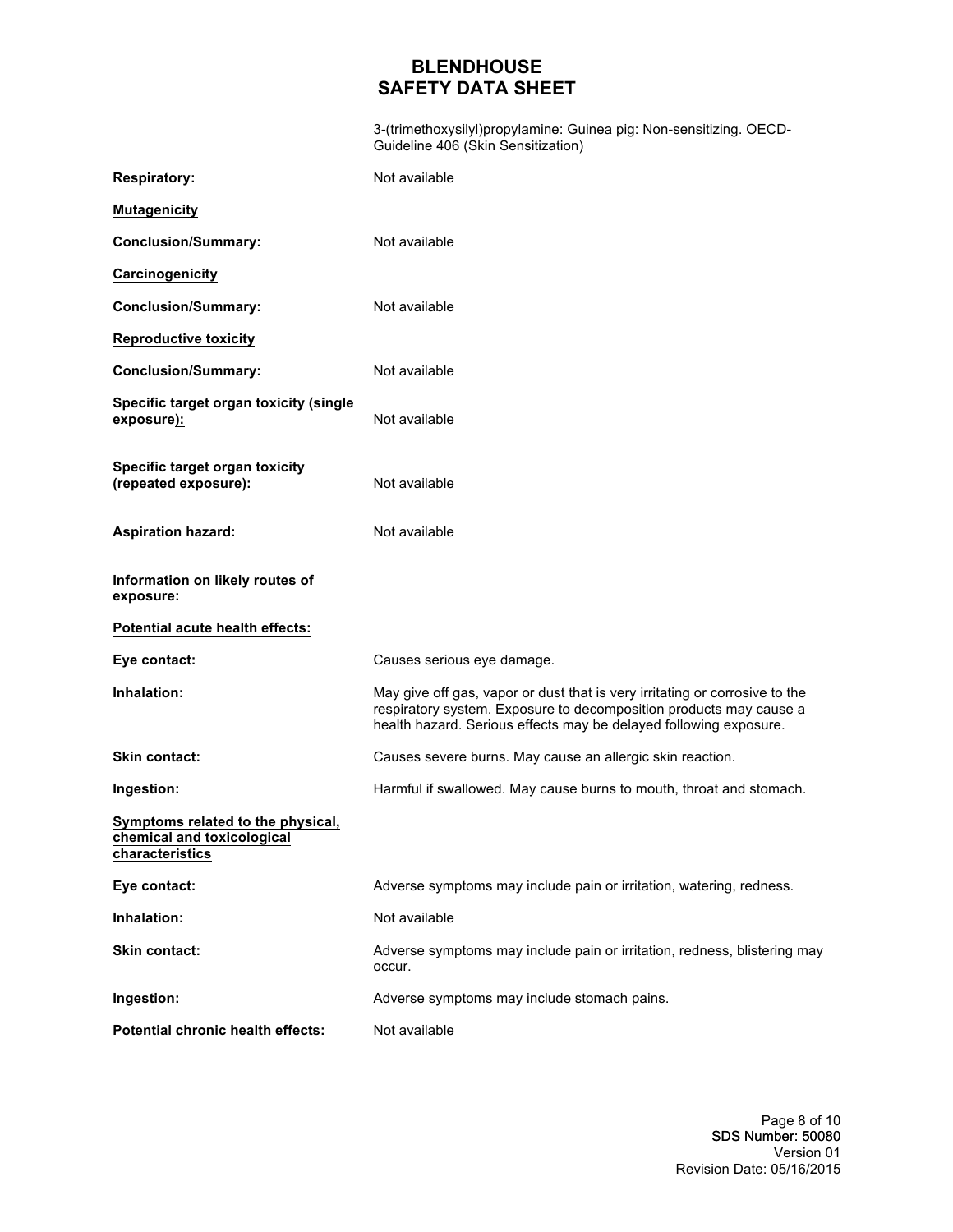# **Section 12. Ecological information**

| У | г. |
|---|----|
|   |    |

| .<br><b>Acute toxicity</b><br>1-propanamine, 3-(triethoxysilyl)-:<br>Fish-Brachydaniorerio:<br>Aquatic plants-Desmodesmus subspicatus (green algae):<br>Aquatic plants-Desmodesmus subspicatus (green algae): | Acute LC50 934 mg/l static test OECD 203 96 h<br>Acute EC50 1,000 mg/l static test 72 h<br>Acute NOEC 1.3 mg/l static test 72 h |
|---------------------------------------------------------------------------------------------------------------------------------------------------------------------------------------------------------------|---------------------------------------------------------------------------------------------------------------------------------|
| <b>Chronic toxicity:</b>                                                                                                                                                                                      | Not available                                                                                                                   |
| Persistence and degradability<br><b>Biodegradation:</b>                                                                                                                                                       | Not available                                                                                                                   |
| <b>Biological Oxygen Demand:</b>                                                                                                                                                                              | Not available                                                                                                                   |
| <b>Chemical Oxygen Demand</b><br>Product:                                                                                                                                                                     | Not available                                                                                                                   |
| <b>BOD/COD ratio:</b>                                                                                                                                                                                         | Not available                                                                                                                   |
| <b>Bioaccumulative potential:</b>                                                                                                                                                                             | Not available                                                                                                                   |
| Mobility in soil:                                                                                                                                                                                             | Not available                                                                                                                   |
| <b>Results of PBT and vPvB assessment:</b>                                                                                                                                                                    | Not available                                                                                                                   |
| Other adverse effects:                                                                                                                                                                                        | Not available                                                                                                                   |

## **Section 13. Disposal considerations**

**Disposal methods:** Dispose of waste in accordance with all local, state and federal regulations.

## **Section 14. Transport information**

| <b>DOT</b>  |                                     |                                   |
|-------------|-------------------------------------|-----------------------------------|
|             | <b>Basic shipping requirements:</b> |                                   |
|             | UN number                           | UN3066                            |
|             | Proper shipping name                | <b>Paint Related Material</b>     |
|             | <b>Hazard class</b>                 | Corrosive Liquid                  |
|             | Labels reguired                     | 8                                 |
|             | <b>Additional information:</b>      |                                   |
|             | <b>Packaging exceptions</b>         | 154                               |
|             | Packaging non bulk                  | 173                               |
| <b>IATA</b> |                                     |                                   |
|             | <b>Basic shipping requirements:</b> |                                   |
|             | <b>UN Number</b>                    | 3066                              |
|             | Proper shipping name                | Paint Related Material, corrosive |
|             | <b>Hazard class</b>                 | 8                                 |
|             | Packing group                       | Ш                                 |
|             |                                     |                                   |

## **Section 15. Regulatory information**

**US federal regulations**

**OSHA:**

This product is hazardous according to OSHA 29 CFR 1910.1200

**SARA Title III Section 313 – Toxic Chemical: Listed Substance:**

None